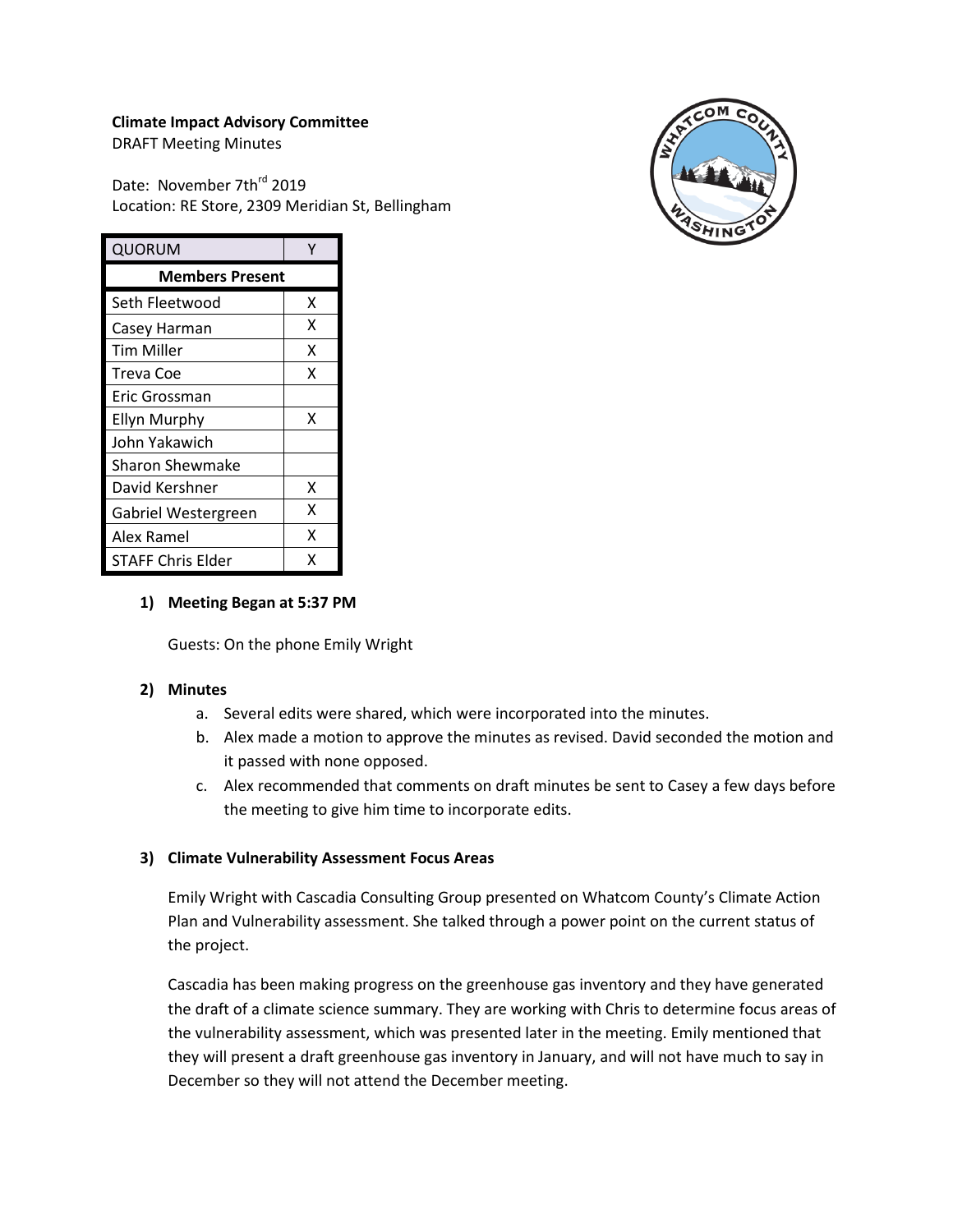Britain is working with Chris on data collection for the GHG inventory. Once data is collected the data will be analyzed and provided in a report, the draft of which will be provided in January.

Ellyn asked if there were any issues with getting data? Emily responded that she didn't know of any issues. Chris interjected that Britain is doing the non-municipal data, and he (Chris) was getting data within the county, which has been easier with his new position in public works.

Emily then changed the topic to the Vulnerability assessment. Chris and Ellyn had conferred and recommended the assessment should be highlight the following four Focus Areas: Ecosystems and Critical Areas, Land Use and Agriculture, Water, Transportation. Emily stressed that all four categories will include an emphasis on equality and climate justice.

There was some lively discussion on the details of what the focus groups should cover. Below are the results of the discussion:

| <b>Ecosystems and Critical Areas</b> | Working Forests, Wildlife (Salmon,        |  |
|--------------------------------------|-------------------------------------------|--|
|                                      | Shellfish, etc.)                          |  |
| Land Use and Agriculture             | Wild and Urban Interface, Development,    |  |
|                                      | Agriculture, Industry, Commerce;          |  |
|                                      | Dynamics between development and          |  |
|                                      | economic impact.                          |  |
| Fresh Water                          | Service Water Quality, Water Supply (both |  |
|                                      | residential, agriculture and industry),   |  |
|                                      | Habitat (low summertime stream flows,     |  |
|                                      | stormwater, higher wintertime flows and   |  |
|                                      | flooding)                                 |  |
| Transportation                       | Personal Transit, Mass Transit            |  |

Salmon and shellfish were added, and there was some discussion as to why those two were singled out. The determination was those species were singled out because they are culturally and economically important, as well as especially vulnerable to climate change. Alex suggested that the "water" focus be defined as "Fresh Water," with the understanding that sea level rise is an implicit impact in multiple categories. Casey asked about infrastructure and how it was represented. Chris responded that the county did not maintain sewers, power or gas, so a lot of infrastructure is outside the purview of the county.

Casey moved to approve the 4 focus areas provided as amended in the discussion. Alex Seconded. No discussion, non-opposed, motion carries.

Emily then provided a summary of the "Climate Trends and Projected Impacts." The six main areas presented were Temperature, Precipitation, Hydrology, Sea Level Rise, and Storm Surge, Wildfire and Air Quality.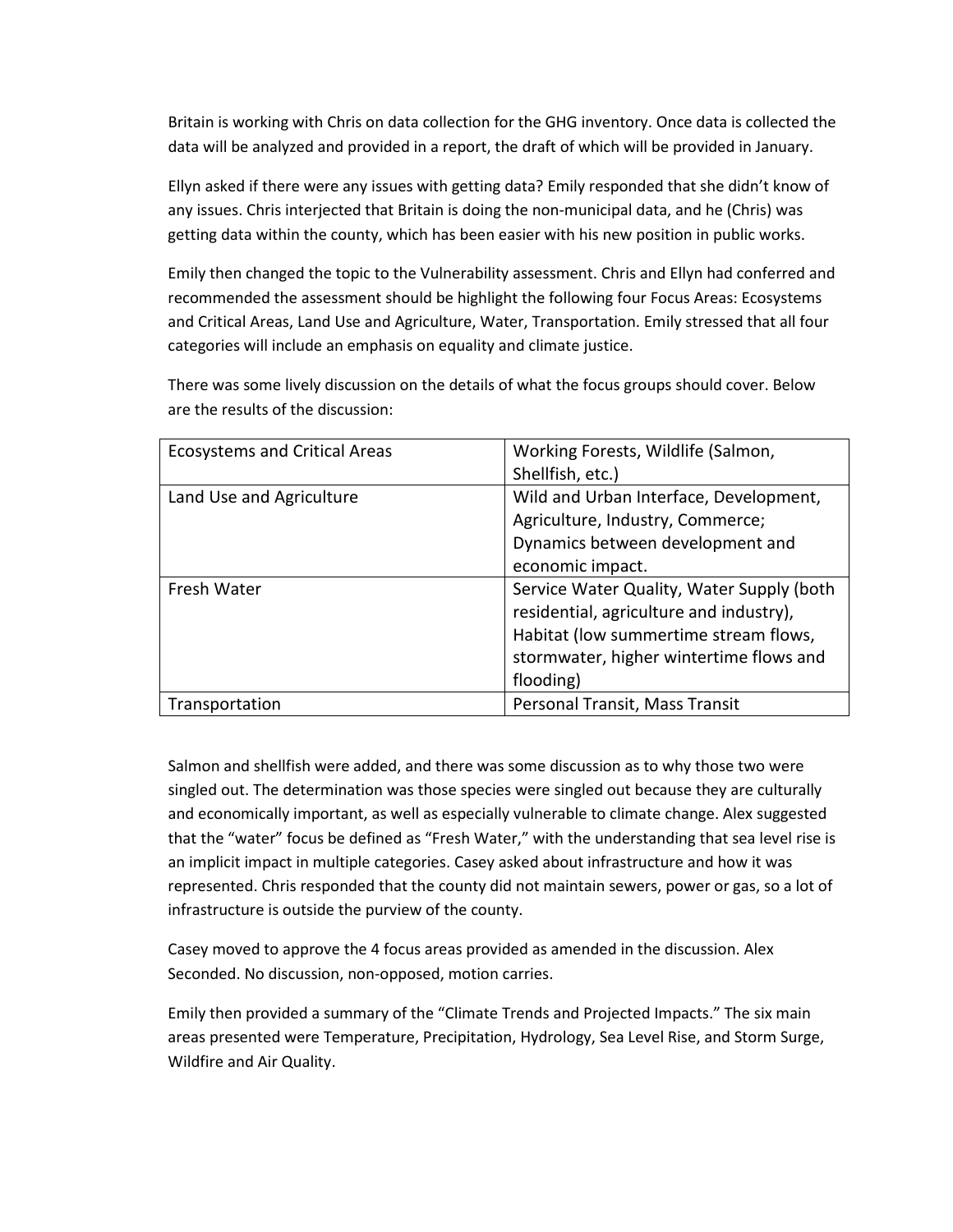She talked about how global climate models are at a pretty low resolution, and there is downscaling to understand local effects. When the models are downscaled, there is a tendency to lose accuracy but it is also quite costly. Because of this, it is rare to have climate projections at city and county level. Because of previous research, there are downscaled model results at the Puget Sound regional scale (all the watersheds that drain into Puget Sound). There is some downscaled data for Whatcom County, Bellingham and the Nooksack Drainage. Emily then summarized the different effects.

Regarding temperature, for all cases there is an overall increase for both the low and high greenhouse gas projection. The daily maximum temps show an increase, and perhaps more concerning, the temperature mins will also increase. Heat index also rises in all projections.

Precipitation effects include decreasing summer precipitation, increased fall and wintertime precipitation and less snowfall. Mixed rain/snow basins will transition to rain only basins. The lack of a snowpack significantly changes streamflow characteristics.

The anticipated sea level rise at a 50% confidence factor shows  $1.5 - 2$  ft of sea level rise across the county in 2100. This concept of different confidence factors between the low and high GHG projections provided some discussion points.

Alex spoke up and said he would like more detail on Wildfire and Air Quality, as they have significant impact. Emily responded that it is hard to get the numbers, especially with the few number of wildfires in Whatcom County. It is hard enough to get relevant data for topic areas that are more refined. Not aware of more specific data, can give another search for the data.

Ellyn thought that there might be projections on asthma, and respiratory issues. Treva mentioned that we could add air quality indices for the past years for illustrative purposes. Emily responded that they will try to get more data. With regard to the respiratory effect, she said they draw a line between impact summary versus vulnerability assessment. Direct human impacts like respiratory issues are more appropriate in the vulnerability assessment.

Chris asked a question about the charts on page 24 of the document. He wondered why they picked 50% sea level rise, rather than highlighting the extreme sea level rise case. Alex interjected that the high emission scenario is business as usual, not necessarily low likelihood. Emily agreed that yes, the high emissions case is business as usual. She stressed that this plot was unusual in that there were both the low GHG emission and high GHG emission cases, but also a confident factor in %. The % confidence factor can be thought of as the probability that that at the particular GHG case the effects will be greater than what is predicted. She stressed that they feel their job is to present unbiased information, and not try to influence decision makers in a particular direction. Treva commented that for floodplain management, 1% confidence scenario planning is common, which is a similar situation. Seth asked if that 1% value was controversial and where is came from. Treva answered that those guidelines are from FEMA.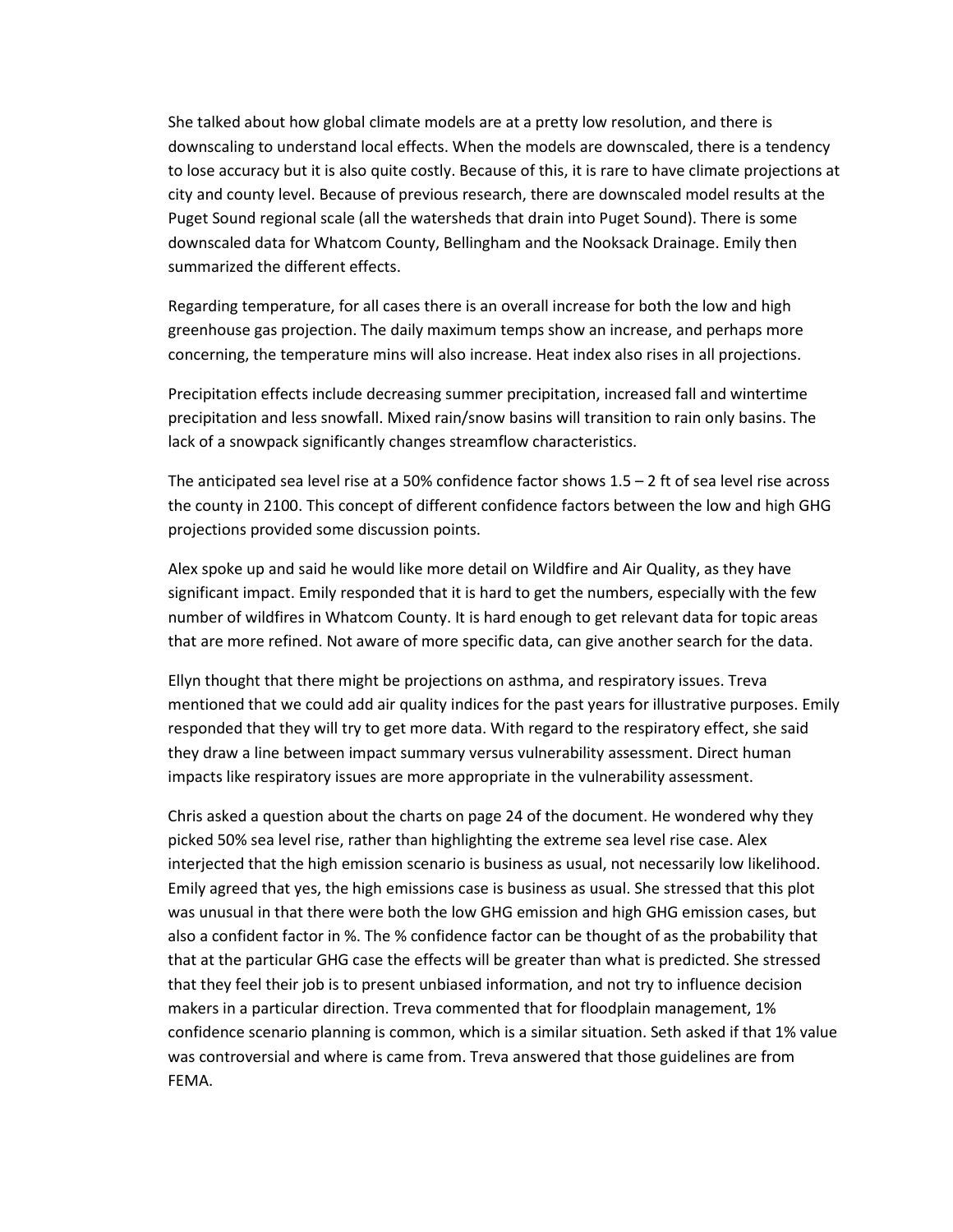Dave had a question on the sources used. He asked whether the Climate Synthesis Report in 2014 was the most recent report for our area? Emily responded that yes, it is the most recent report that is available at the level that we use. That document provides some of the foundational guidance that is used such as low and high GHG scenarios. Specific impacts predicted for Whatcom County come from other, more local documents that are more current.

To wrap up the discussion, Chris said he will provide the climate science draft to the committee in a Word format. Emily would like to receive comments within two weeks, but she doesn't have a firm timeline. Chris confirmed that two weeks is a good goal and asked that comments be submitted to him by November 22nd. Chris asked Emily if the report was ready for committee input, and she responded that yes, it is and they are waiting to further work on it until the committee provides feedback. Chris told the committee to provide any feedback to him via email, and Emily offered that a sharepoint document could be created. Chris asked Emily if she could get the final summary by the December  $5<sup>th</sup>$ . Emily said it depended on the number and extent of the comments received, but assured the committee that if they could not deliver it by the  $5<sup>th</sup>$ , it will be within two weeks of that date.

Seth said that the climate action plan, once updated, will be a huge task to implement. He said we may want to think about staff needs for implementation as part of the biennial budget.

Proposal for the Development of Work Groups to Further Climate Action Plan update

The next topic was brought forward by Chris and Ellyn. Chris said they thought it would be wise to leverage the specific expertise of the group by creating working groups to work on specific categories based on the ordinance that created the committee. The working group responsibilities are based on the ordinance that created the CIAC. The categories are:

| <b>CIAC Working</b>    | <b>Committee</b>  | <b>Potential CIAC</b> | <b>Addition</b>  |
|------------------------|-------------------|-----------------------|------------------|
| Group                  | Responsibilities* | <b>Members</b>        | <b>Community</b> |
|                        |                   |                       | <b>Members</b>   |
| <b>GHG Mitigation:</b> | A,B,D,F,G         | Alex, Casey, Sharon   |                  |
| Energy                 |                   |                       |                  |
| Land Use,              | D, E, F, G        | Treva, Eric           |                  |
| Ecosystems and         |                   |                       |                  |
| Adaptation             |                   |                       |                  |
| GHG Mitigation -       | A,B,E,G           |                       |                  |
| Transportation         |                   |                       |                  |
| Communication          | C, G, I           | Seth, Ellyn           |                  |

\*References the difference sections of the ordinance.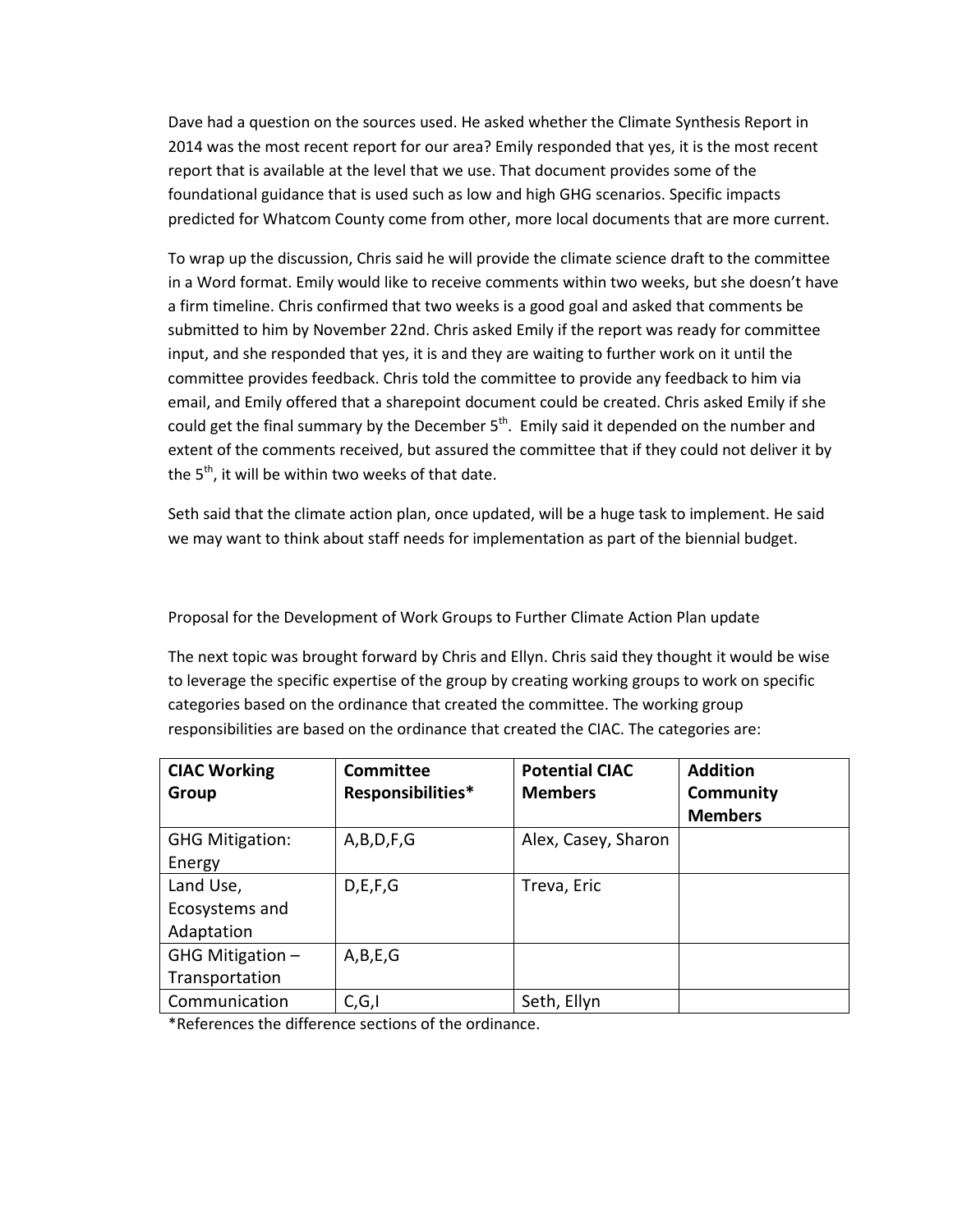Alex wondered why the groups did not include buildings. Ellyn thought it would be under energy. Seth pointed out that due to change in his work position (elected to be Mayor of Bellingham), he will not be able to join a working group or continue on the committee.

The group consensus was to move forward on the working groups and the committee members will let Chris know which committee they are interested in serving on before the next meeting. Some members in the audience expressed interest in joining the working groups as community members.

Seth thought a large role for the committee will be to determine staff needs in order to implement the new climate action plan.

### **Old and New Business**:

The big new business on the table was that Seth, the CIAC chair is resigning since he was elected as the Mayor of Bellingham. This meeting is his last, since he has a conflict with the December meeting. The next CIAC meeting will need to include selecting a new chair and vice chair. Seth asked whether Alex would be interested in being chair, but he declined due to his schedule. Several committee members suggested that Ellyn would be a good fit. She responded that she needed to think about it.

# Update on Wind Energy Ordinance

Alex gave a brief update on the wind energy ordinance. The working group met, and they continue to work on it. There is a lot of research but it is still moving forward.

# Public Comment

Eddy Ury provided some comments. He thought it was a good idea to create the working groups, but had concerns on the four categories and how they are broken out. He also mentioned that he knows a number of people in the community who would be useful both on the working groups and to fill vacancies on the CIAC. He also said he would be interested in possibly joining one of the working groups.

Judy Hopkinson urged the committee that when considering the report from Cascadia Consulting, to be sure to look at projections of future growth. She believes that there will be climate refugees creating additional growth in the county. She also suggested to include in each focus area the economic impacts. She also appreciated the 1% risk comment form Treva. The decision makers need to know overall range of the risks, not just the 50% level.

Jacob Peterson then added some comments. He said as a student, he has his ear to the ground on student issues. One issue for students is with public transportation to and from satellite cities such as Ferndale. Students are now living further out due to housing prices within the city of